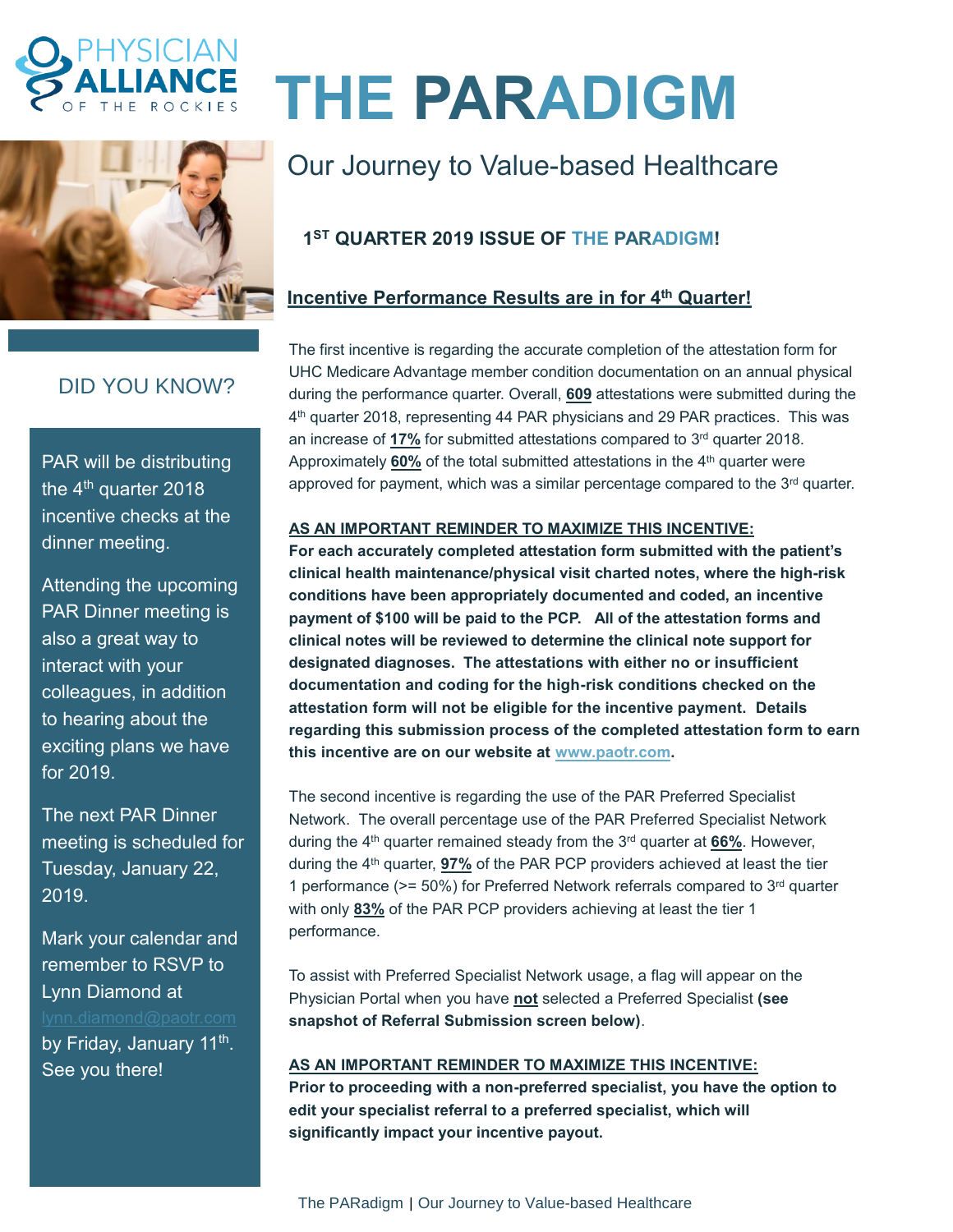All you need to do is click the **"Edit Referral"** button rather than **"Save"** button. Please visit our website at [www.paotr.com,](http://www.paotr.com/) click on Forms and Documents for the latest updated Preferred Specialist Network list.

PAR calculates the number of preferred specialist referrals as a percentage of total specialist referrals on a quarterly basis. There are three performance tiers for this Preferred Specialist Network incentive and they are as follows:

- $\triangleright$  Tier 1: 50-69% preferred specialist use = \$1 PMPM
- $\triangleright$  Tier 2: 70-84% preferred specialist use = \$3 PMPM
- ➢ Tier 3: 85-100% preferred specialist use = \$5 PMPM

|                            | TUTUTTUE JEREGJ                                                          |
|----------------------------|--------------------------------------------------------------------------|
| <b>Referral Submission</b> |                                                                          |
|                            | PLEASE REVIEW THE FOLLOWING                                              |
|                            | *** WARNING NOT A PREFERRED PROVIDER***                                  |
|                            | REMINDER: ONLY THREE VISITS ARE ALLOWED FOR NON-PREFERRED PROVIDERS      |
|                            | Please refer to Preferred Specialists List on Home page for options<br>O |
|                            | Save<br><b>Edit Referral</b><br>Cancel                                   |
|                            |                                                                          |
|                            |                                                                          |

Similar to the Attestation Completion incentive program, this Preferred Specialist Network incentive will be calculated quarterly and will be paid out after each quarter end. We must have a W-9 form on file prior to distributing any incentive fund payment.

#### **PAR IPA Advisory Committee Meeting Updates**

PAR IPA Advisory Committee had its inaugural meeting in October with a good discussion on how best we can support each PAR practice to achieve the Quadruple Aim:

- Improved patient care quality
- Improved patient experience
- Lower cost of care through appropriate medical care
- Improved physician practice satisfaction

Some of the initial agenda items discussed included the following:

- PAR communication effectiveness to include the mode of communication and topics/content of communication
	- Review of data/metrics including PMPM trending reports and utilization reports
		- o PCP specialist referral data
			- o Risk Adjustment Factor (RAF)
		- o Coding and quality data (HCC performance)
	- ACO Medicare Advantage Shared Savings model and structure:
		- o Financial Performance Program that includes the potential for shared savings incentive payments
		- o Financial target is the ratio of Total Medical Costs to Total Revenue
		- o Must also meet defined Eligibility Criteria Requirements in order to receive shared savings payments
	- Identify provider education topics based upon review of performance data
- Medicare FFS to MA Conversion
- ACO Commercial strategy and input to determine value proposition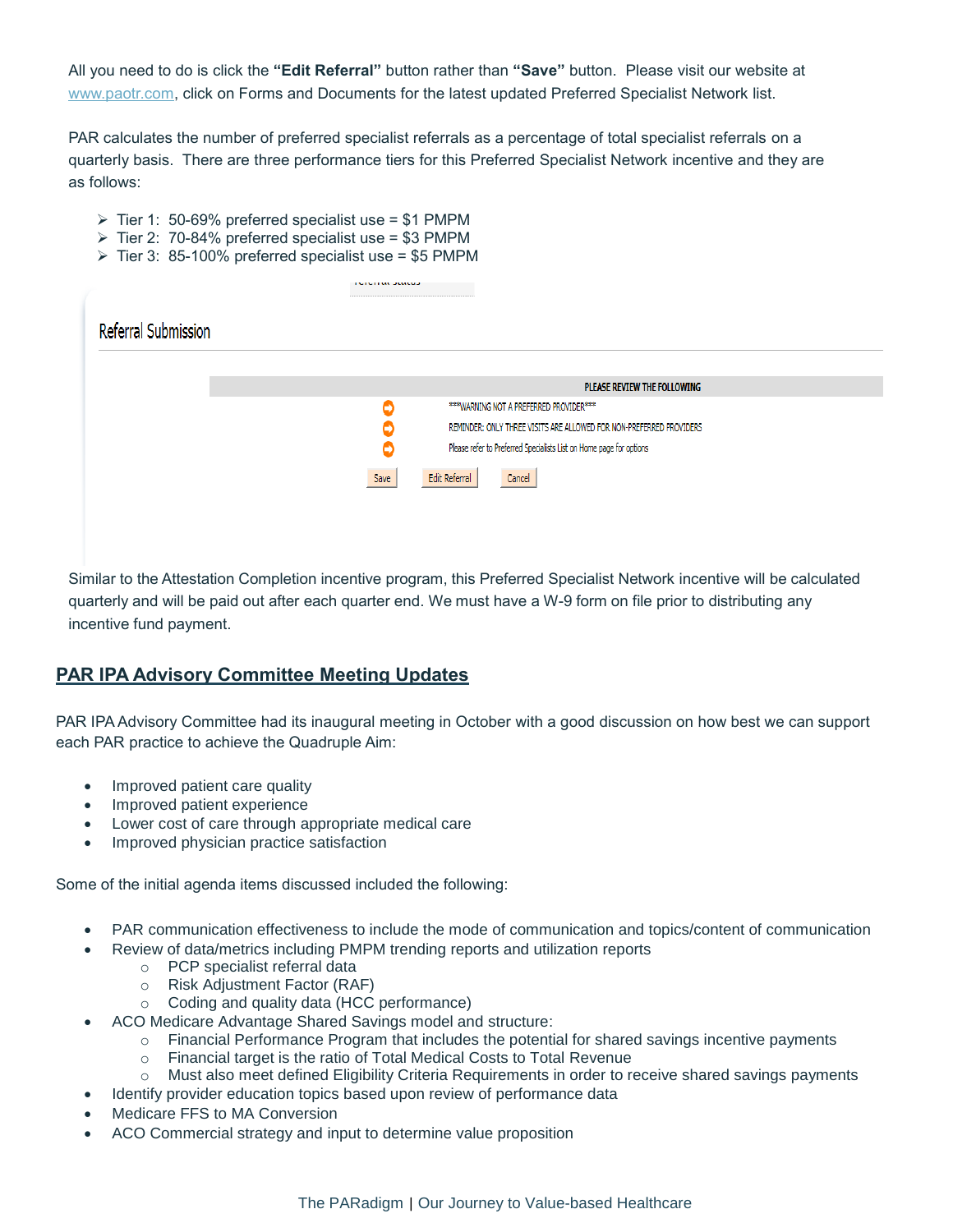#### **PAR ACO Medicare Advantage (MA) Shared Savings Program Summary**

The PAR ACO MA shared savings program is a vehicle for facilitating the clinical integration and coordination of ACO providers in order to promote quality and efficiency gains in the delivery of health care. To accomplish those goals, United Healthcare has created an incentive program to reward ACO for achieving specific objective measures in the delivery of care by ACO providers to United MA members.

Included in this model is a Financial Performance Program that includes the potential for shared savings incentive payments based on aggregate of all ACO Provider's actual performance against an established target/budget of **86%**. The financial target is the ratio of Total Medical Costs to Total Revenue.

The ACO is not eligible to receive payment under the Financial Performance Program, if ACO has not met the applicable Eligibility Criteria Requirements described below, which can be amended from time to time.

| <b>Eligibility Criteria Requirement</b><br>HbA1c Screening - Diabetic | <b>Description</b><br>Percent of eligible members<br>who have had a HbA1c test<br>this calendar year.      | <b>Performance / Threshold</b><br>90% / 80% |
|-----------------------------------------------------------------------|------------------------------------------------------------------------------------------------------------|---------------------------------------------|
| Nephropathy Screening - Diabetic                                      | Percent of eligible members<br>who have had a Kidney function test<br>this calendar year.                  | 85%                                         |
| <b>BMP/CMP/Renal Panel -</b>                                          | Percent of eligible members                                                                                | 65%<br>66%                                  |
| <b>Congestive Heart Failure</b>                                       | who have had a BMP or CMP or                                                                               |                                             |
| and/or Renal Disease                                                  | Renal Panel test this calendar year.                                                                       |                                             |
| Annual Comprehensive PCP Visit                                        | Percent of eligible members<br>who have had a comprehensive<br>office visit with a PCP this calendar year. | 75%<br>$\prime$                             |
|                                                                       |                                                                                                            |                                             |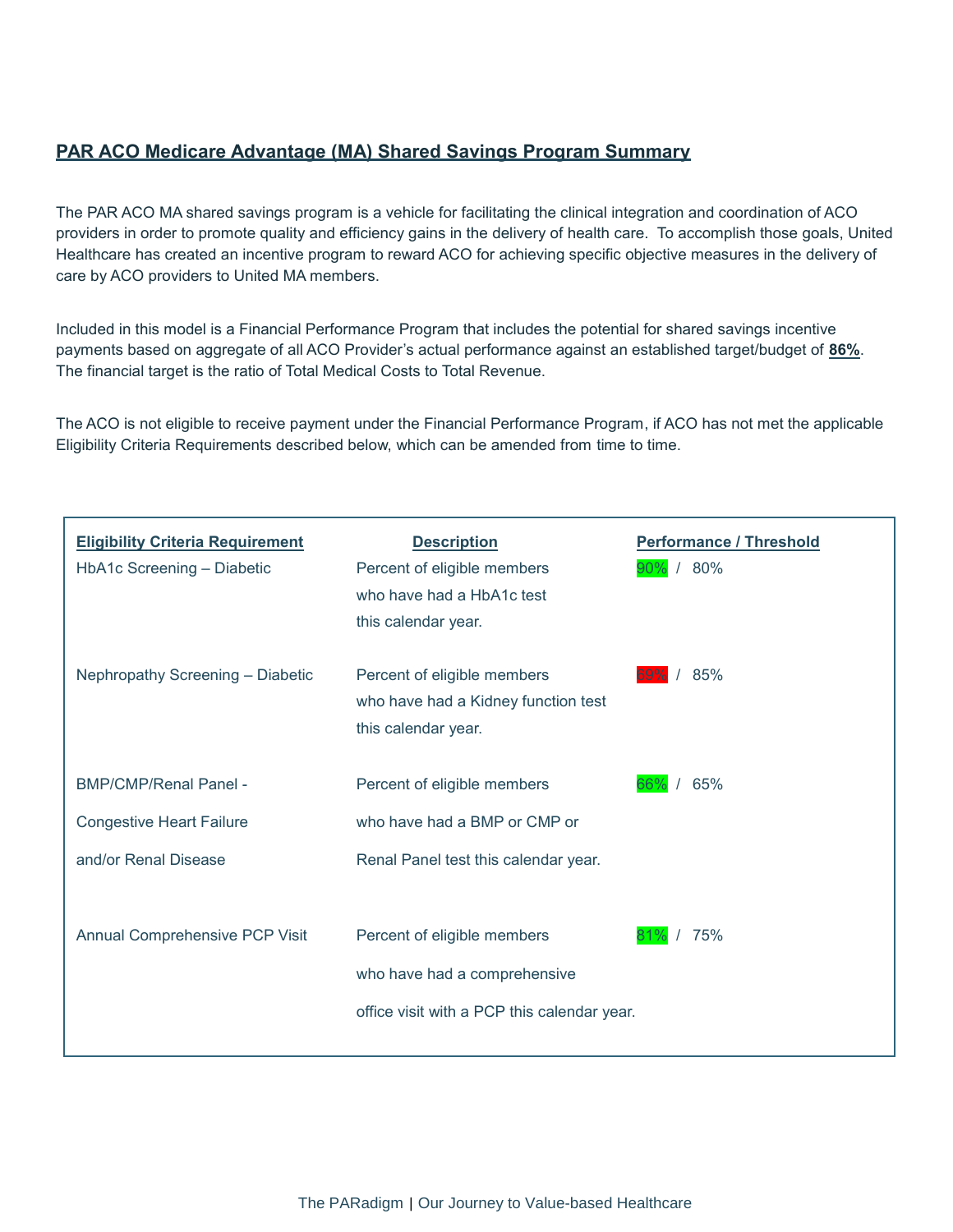#### **Commercial Accountable Care Organization (ACO) Opportunities**

PAR is beginning to assess the opportunity to support your commercial patients through Commercial ACOs for the major health plans you are currently contracted. Our vision is for PAR to medically manage all commercial membership in your panel for the identified plans and establish performance-based incentive programs through shared savings.

Data has shown that a successful care management program begins with embedded care coordinators who are skilled in:

- 1) Identifying your high-risk patients
- 2) Providing the best transitions of care
- 3) Reviewing high utilizers of ER
- 4) Following hospital discharges for appropriate follow-up care with PCP

We will be discussing ACO Commercial opportunities in more depth at the upcoming dinner meeting on Tuesday, January 22, 2019. In the meantime, **please complete the attached interest form and send back to us by Friday, January 18, 2019**, which will allow us to better facilitate the conversation at the dinner meeting.

We are excited about this opportunity and believe there would be benefit from an ACO Commercial agreement with PAR. We look forward to working with you to achieve this vision.

#### **RAF Education/Coding Tip**

#### **HCC 108 - VASCULAR**

We are all aware that vascular disease is common in patients across all age groups and tends to worsen over time. As a group our capture of RAF vascular codes is only about 15% of the population and would be predicted to be closer to 40%. Many diagnoses "map" to this RAF score, including atherosclerosis of the aorta, arterial aneurysms, diabetic peripheral angiopathy, generic PAD/PVD, arteriosclerosis of specific vascular beds, and even venous thromboembolic disease (though not always a yearly recurring diagnosis of course). The vast majority of vascular diagnoses can be found on existing imaging reports. Once an ASCVD code is placed you should immediately review whether or not the patient is being appropriately treated with a statin. Current HEDIS/STAR measures for adults (males age 21-75 and females 40-75) are for a moderate to high dose statin AND 80% adherence to the statin medication during the year.

#### **HCC 75 - POLYNEUROPATHY**

It is predicted that upwards of 10% of the Medicare population suffers from neuropathy, however we are only capturing this RAF code 2.2% of the time. Part of the issue is simply technical as only very specific ICD-10 codes count towards a patients RAF score (idiopathic peripheral neuropathy or peripheral neuropathy do NOT count). Different conditions can lead to peripheral polyneuropathy, including:

Diabetes which is the most common cause (RAF adjusts to a different HCC)

Drugs including certain chemotherapy and HIV medications.